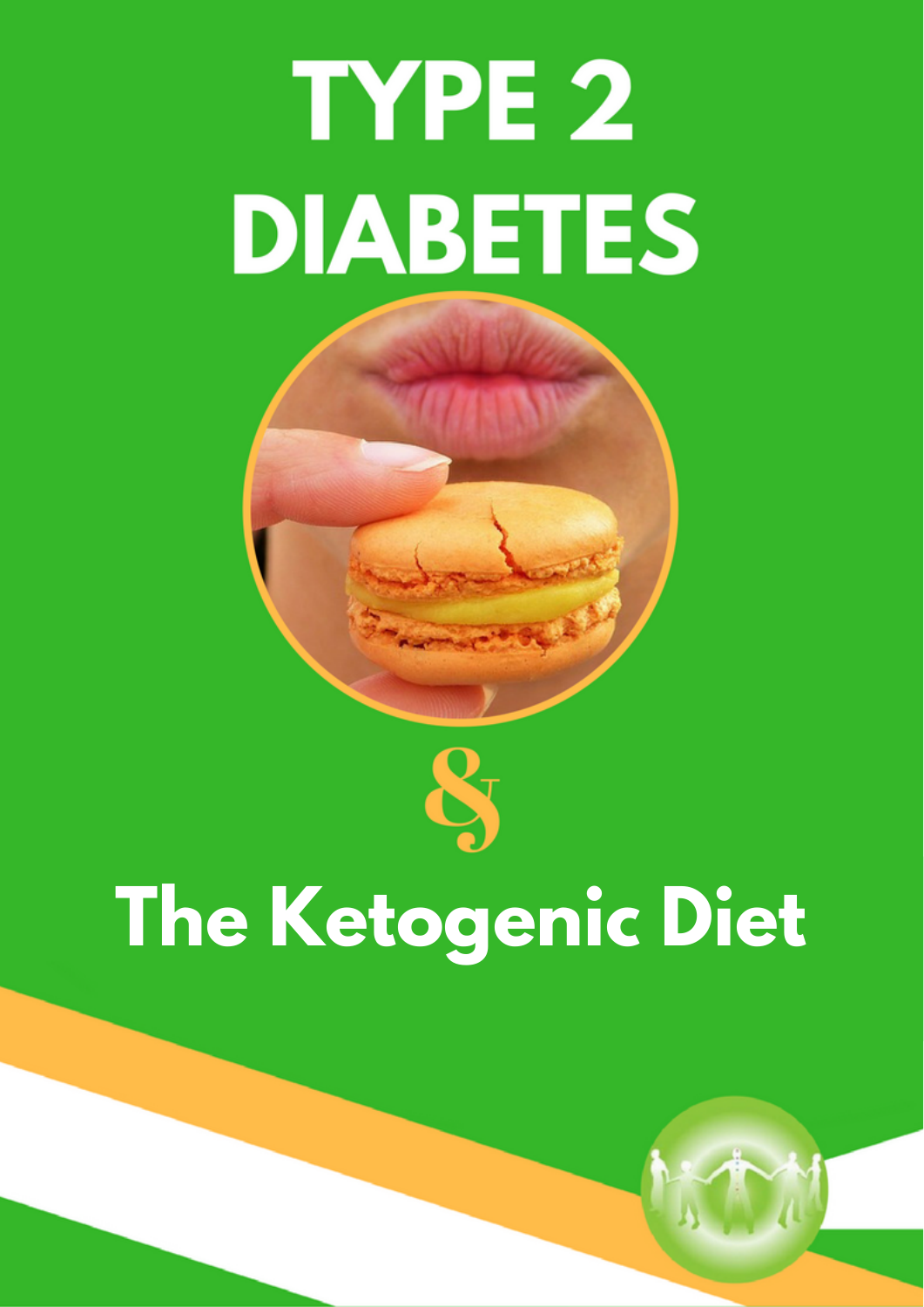## **How Can The Ketogenic Diet Help Type 2 Diabetes?**

Here are some tips on how to manage diabetes with a ketogenic diet.

I'm going to be talking mainly about Type 2 diabetes.

Type 1 diabetes is slightly different and I'll cover that in another eBook.

The thing you need to understand is the reason why you have diabetes or Type 2 diabetes.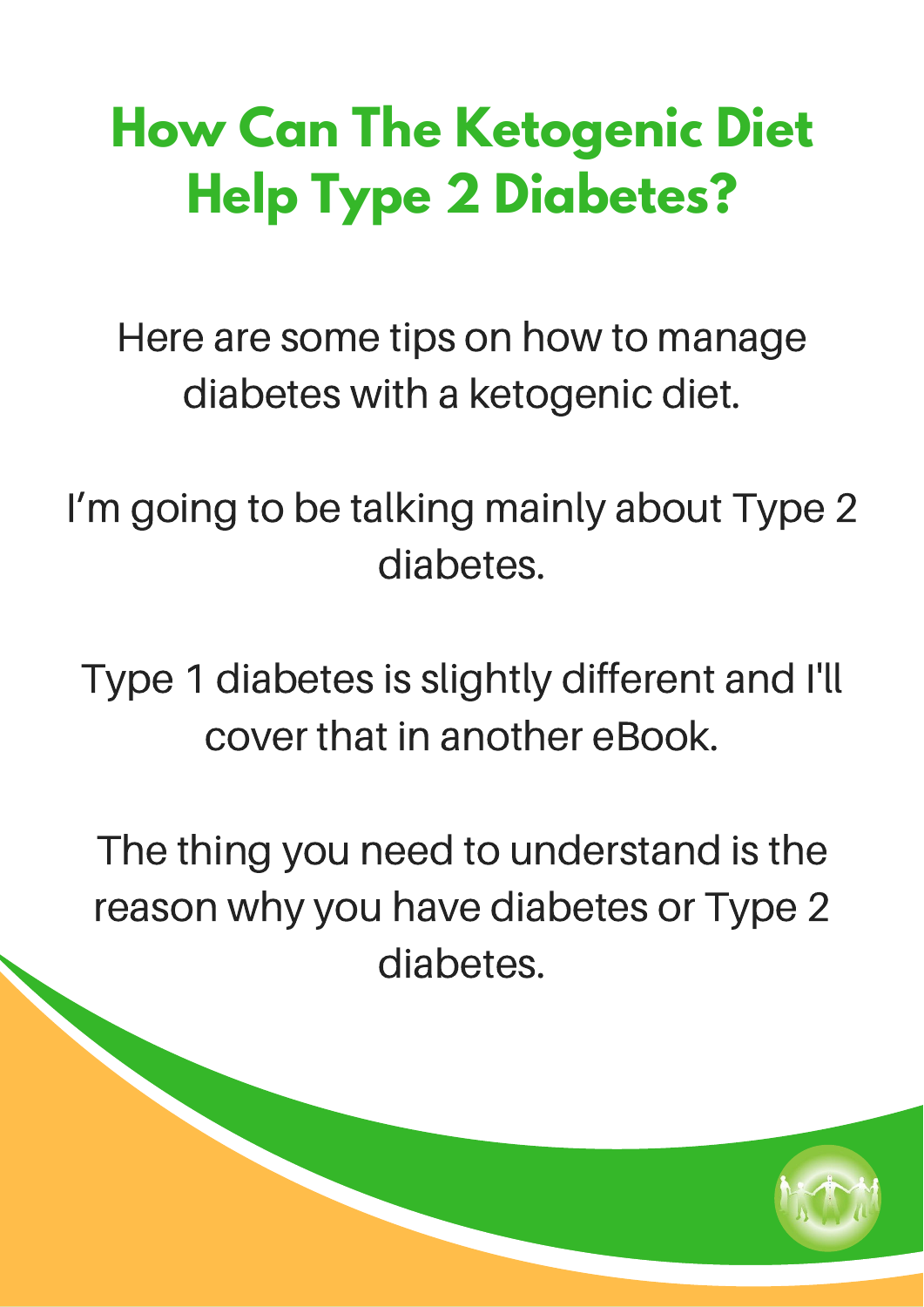It can be because your pancreas is being overworked by eating regular amounts of high sugar or highly processed, carbohydrate foods.

This gives you a spike in your blood sugar levels. The pancreas has to release insulin to force sugar into the cells and over time you can get what is called insulin resistance, where the pancreas is overworked and starts to get damaged.

When this happens Type 2 diabetes can be developed. Insulin is really important in your body to push sugar into your cells.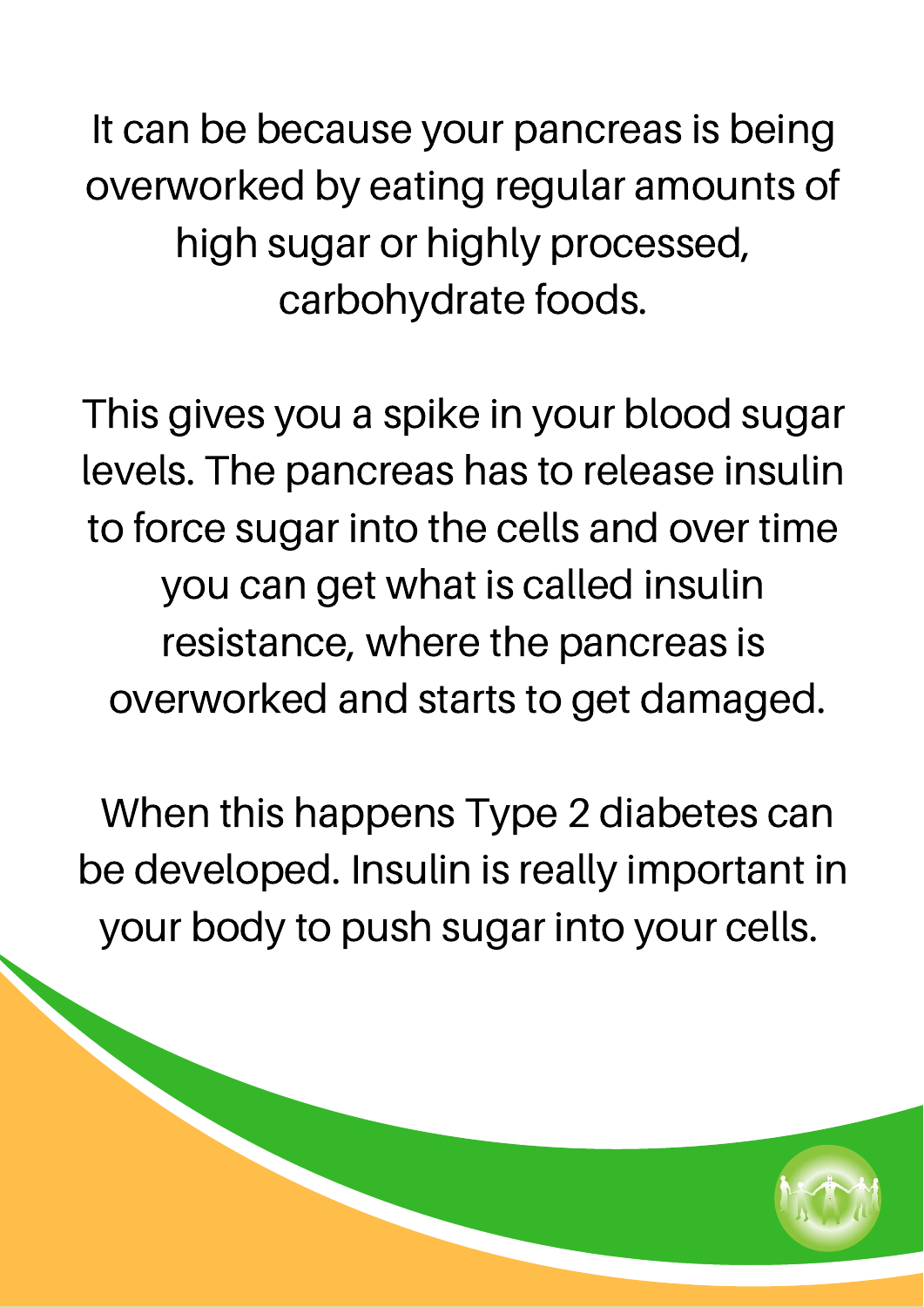If you keep on eating sugary foods or even foods, which don't contain sugar, but are high glycaemic and release sugar in our bodies, like pasta, you're going to have excess amounts of sugar in the blood.

That sugar has got to go somewhere. This is where we need the pancreas to do its job, release some insulin and push sugar into the cells.

Another thing happens when insulin is in the blood is, it forces not only the sugar into cells but also forces triglycerides into the cells, which makes us store fat as well.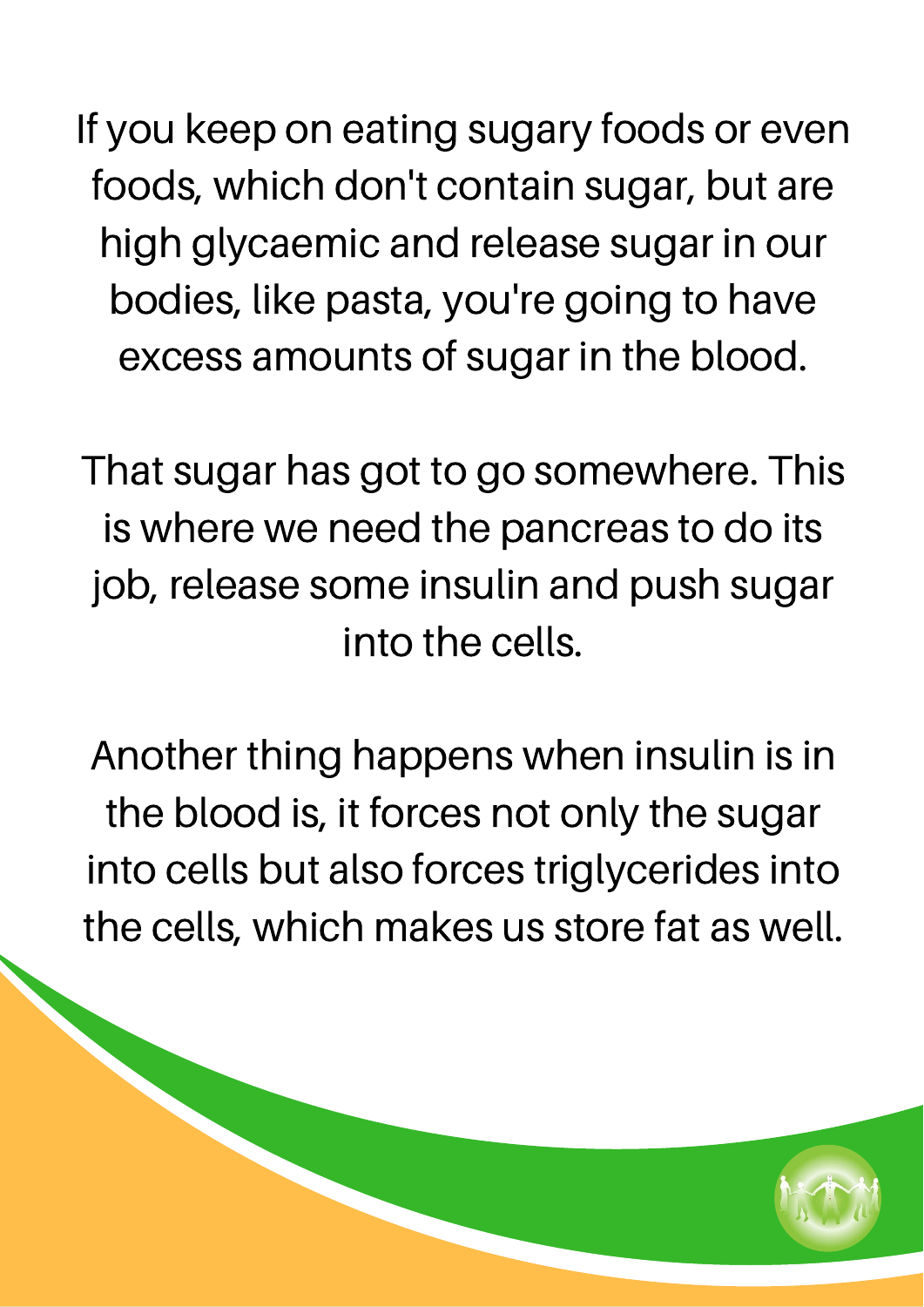### Let's give you a few tips to manage diabetes or Type 2 diabetes better.



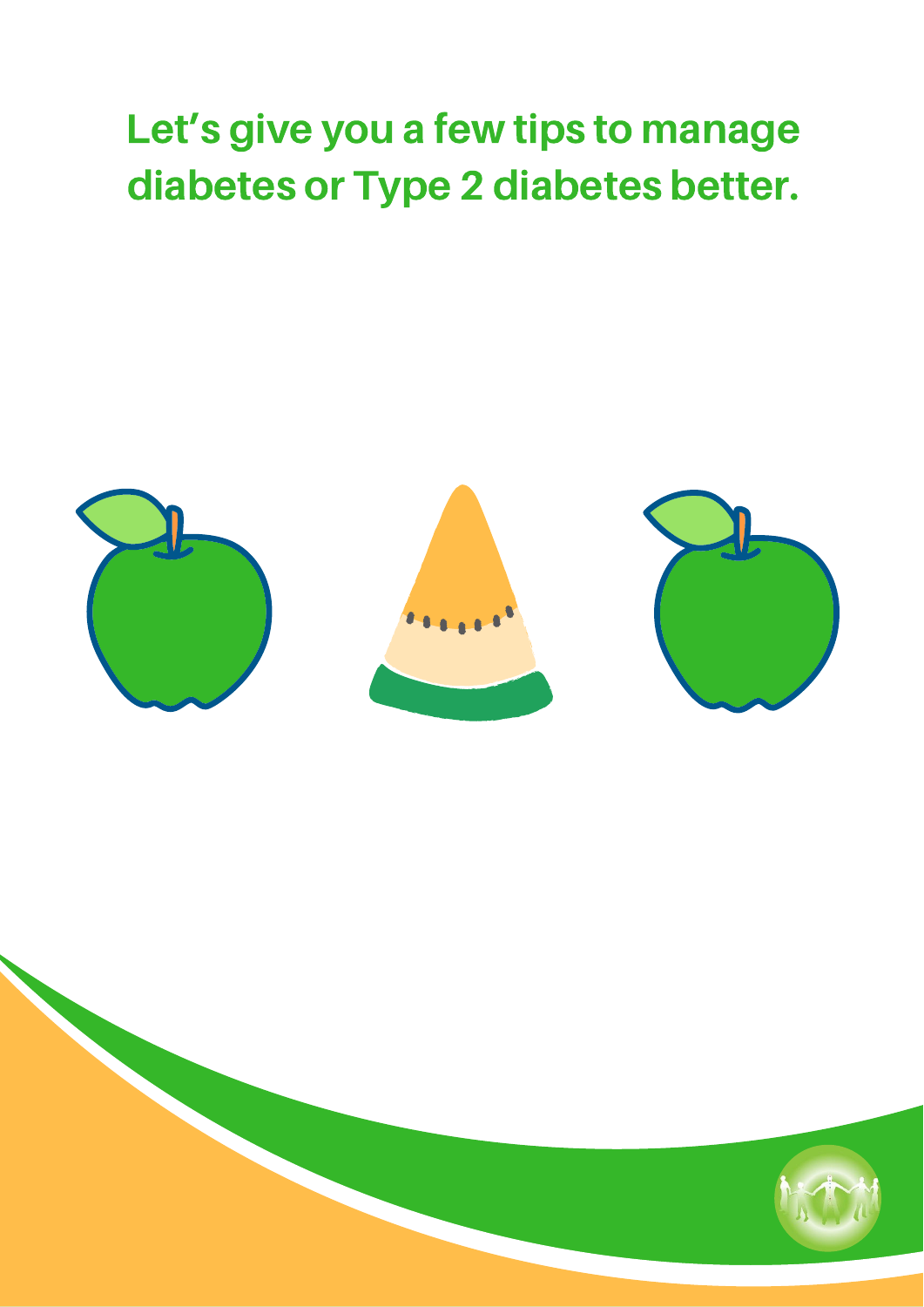## **Tip Number One**

#### Keep your carbohydrate levels down.

Obviously with the ketogenic or low carb diet, the first tip I'm going to give you is to keep your carbohydrate levels down.

When your blood sugar levels are elevated your pancreas has to release insulin.

When you keep getting these spikes consistently, it causes damage, and therefore the pancreas becomes overworked, causing Type 2 diabetes.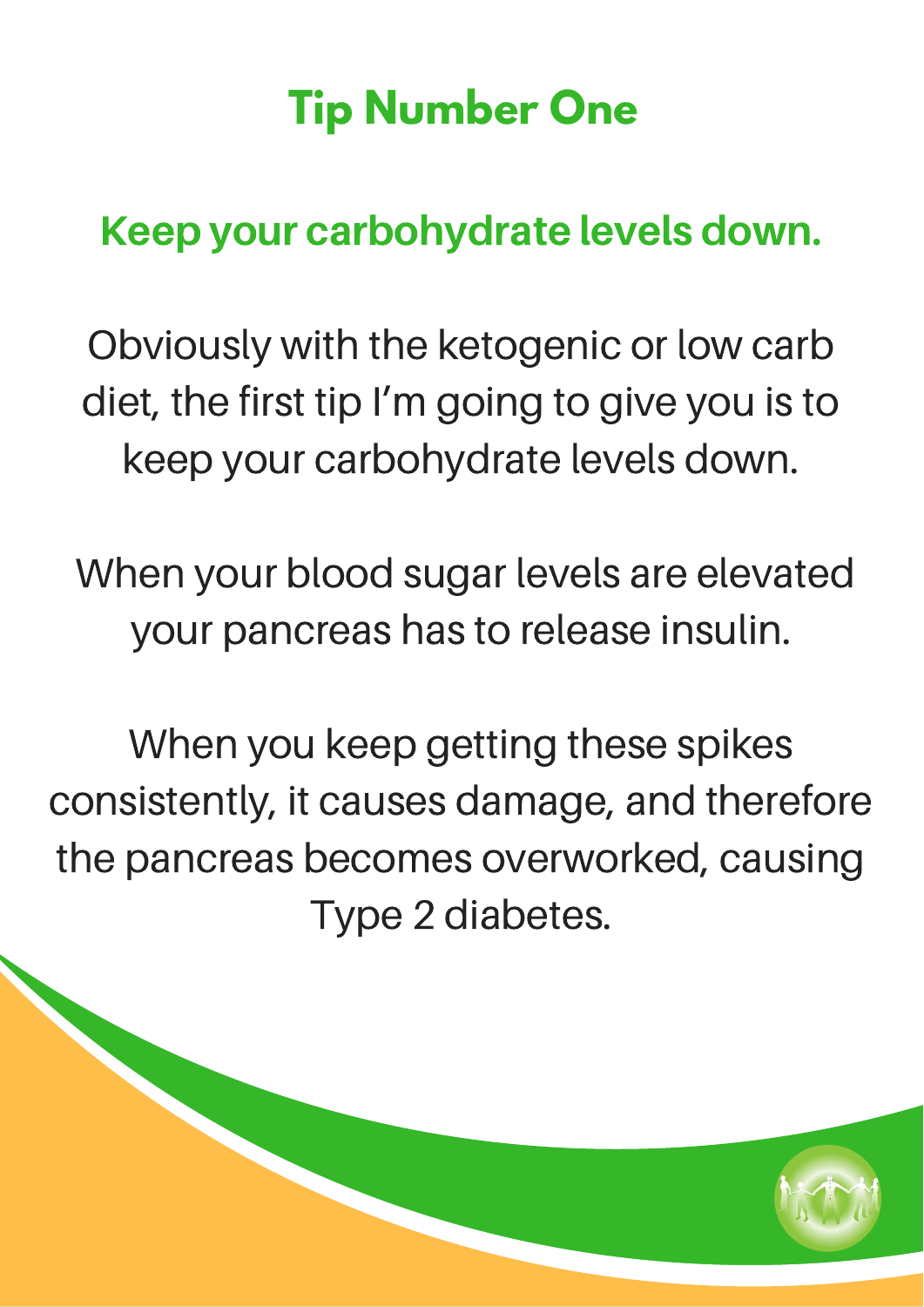So by keeping your blood sugar level stable and reducing your carbohydrates, you don't have these nasty spikes and troughs of blood sugar throughout the day.

I would recommend keeping your carbohydrate levels to less than 40 grams per day.

Keep to eating low glycaemic, above ground vegetables like; mushrooms, bell peppers, cauliflower, broccoli, green beans.

Eat plenty of lettuce, bok choy and anything leafy and green, keeping your total carbohydrate levels to 40 grams per day.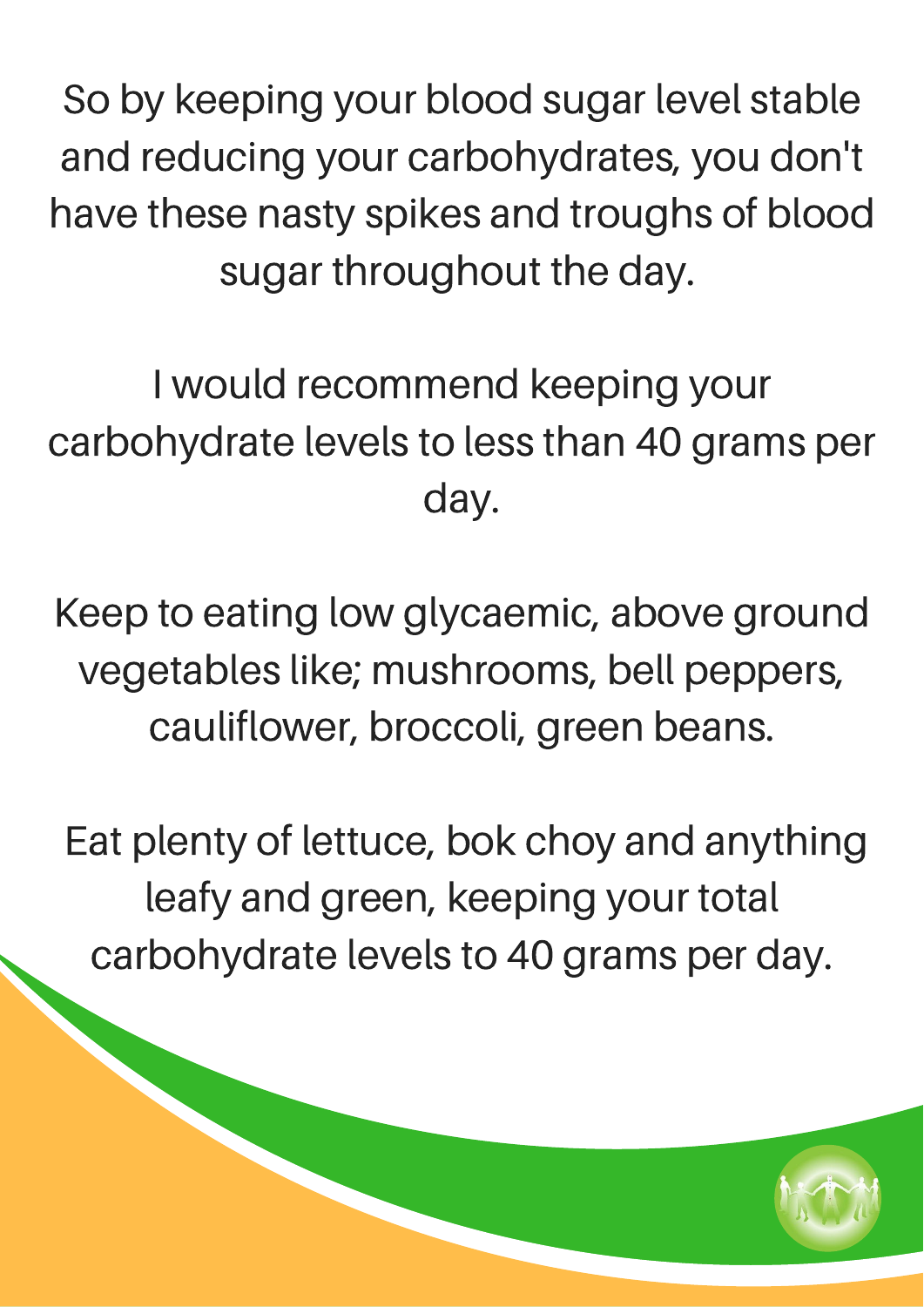That could be up to half a kilo of vegetables so you won't be losing out on the things which you need for your digestion.

Having a lower carbohydrate level will reduce those spikes, reduce your pancreas' need to release insulin and it will help manage and even reverse some of the effects of Type 2 diabetes.

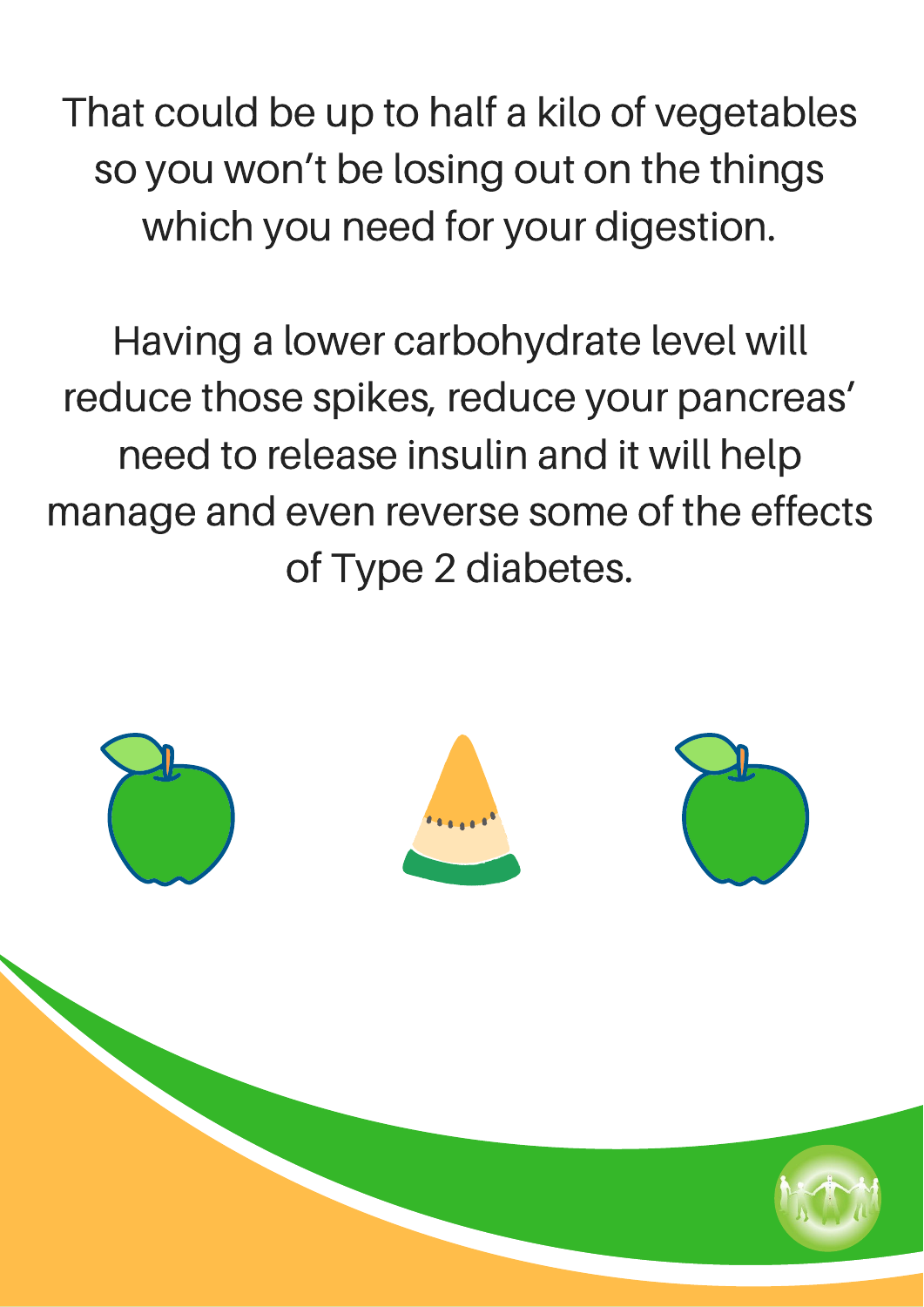### **Tip Number Two**

#### Lose body fat.

This will come with a ketogenic diet. The more body fat you lose, the easier it is going to be to manage your blood sugar levels, your general health and diabetes.

So when you follow a ketogenic or low carb diet, your body turns over to using fat as a primary fuel source as opposed to carbohydrates.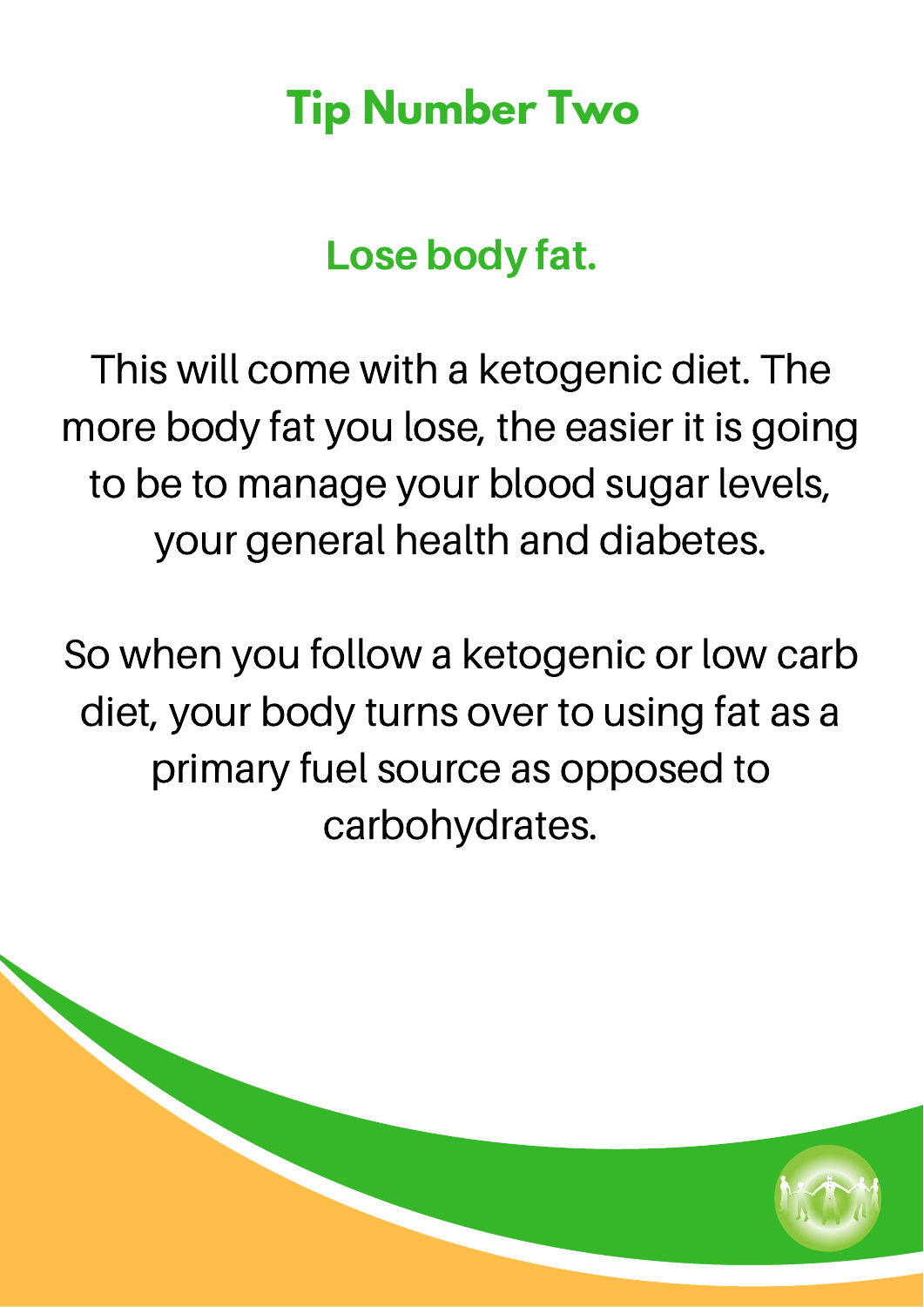In reducing carbohydrates you don't have these spikes and troughs of blood sugar and your body can use fat as a fuel source, reducing your overall body fat.

Not just fat from the outside but the visceral fat, which covers the organs, as well. So losing body fat, which will come from following a low carb or ketogenic diet is probably the second most important thing to help manage your diabetes.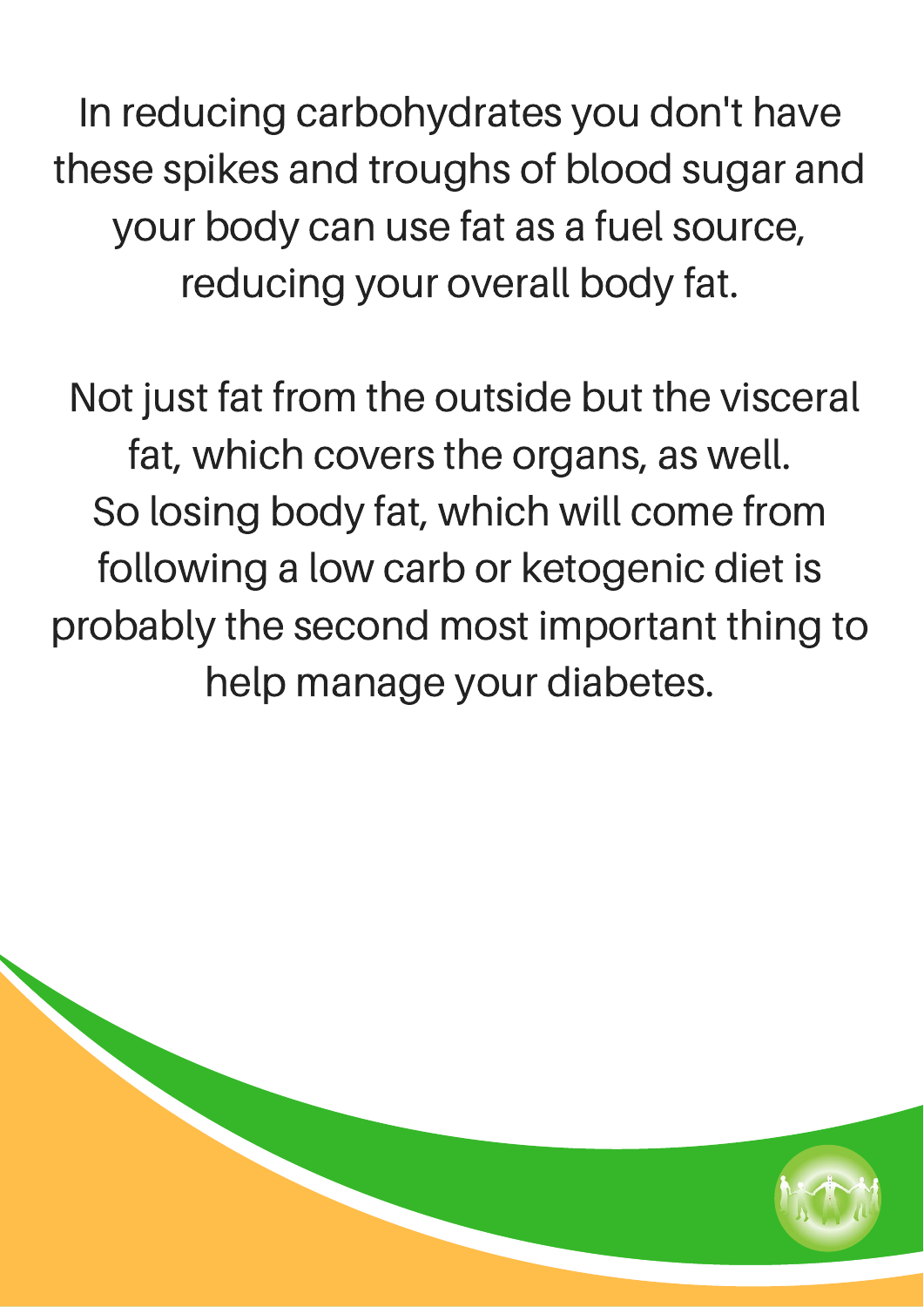## **Tip Number Three**

#### Stay away from processed foods.

Or any foods that have been created where you don't know what's in it. If there's a list of numbers on the back of a packet I would really recommend eating it in moderation or staying away from it.

High fructose corn syrup is probably in around about 97% of processed foods these days and it can give you a really high elevation of blood sugar, which you don't need if you have diabetes.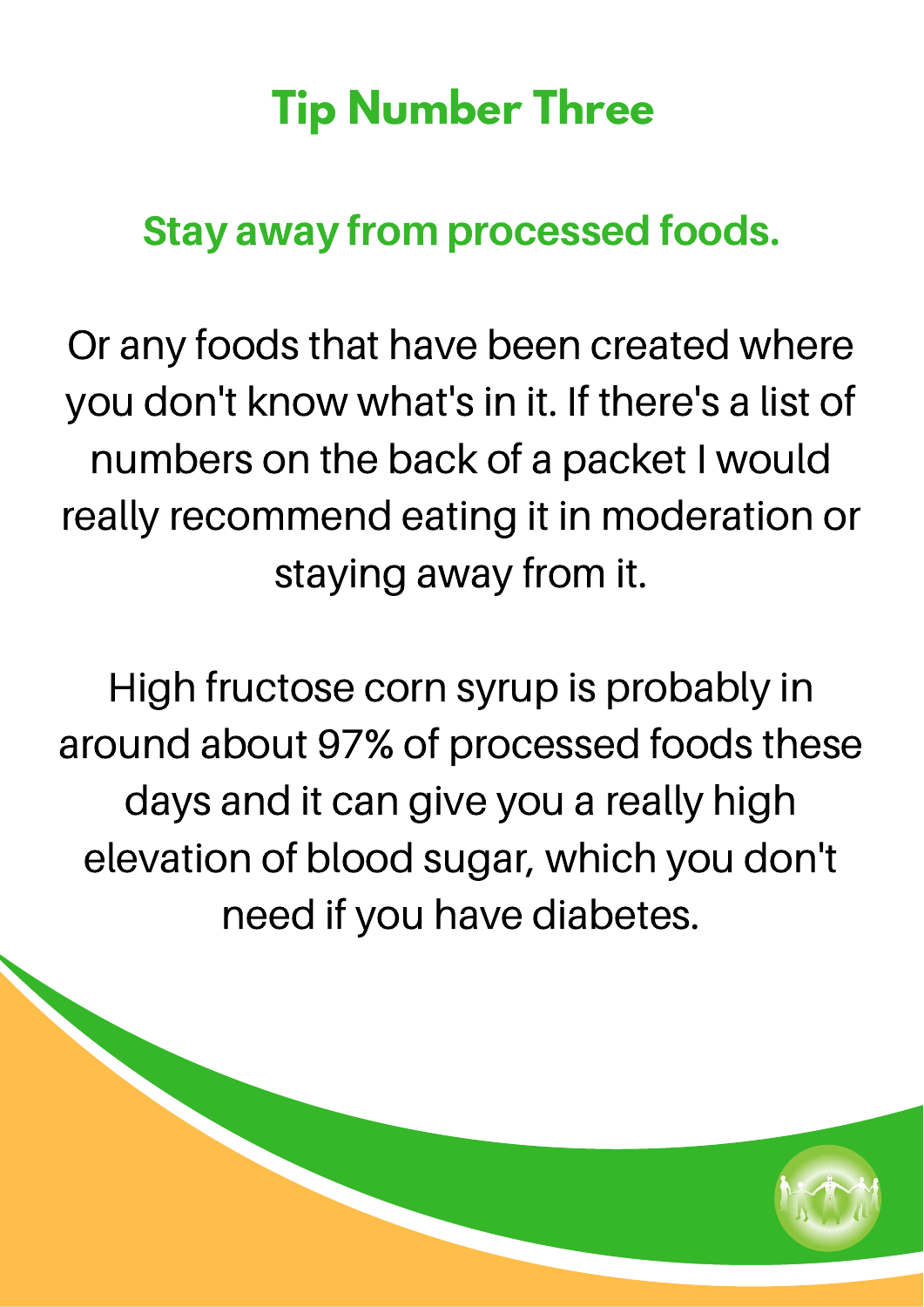So again sticking to whole foods, above ground vegetables, moderate meat intake.

Around a couple of 125 gram servings of meat per day is plenty to maintain muscle mass and help you feel full and less likely to eat things which you shouldn't, like high sugar foods. Keep your fat levels quite high. It is really important with the ketogenic diet, as we are cutting carbohydrates down, we need to keep those good fats up.

Eat avocados, nuts and good oils. Staying away from the omega 6 oils and eating more omega 3's. Limit your canola oil intake. In summary eat low carb, moderate protein and high fat foods.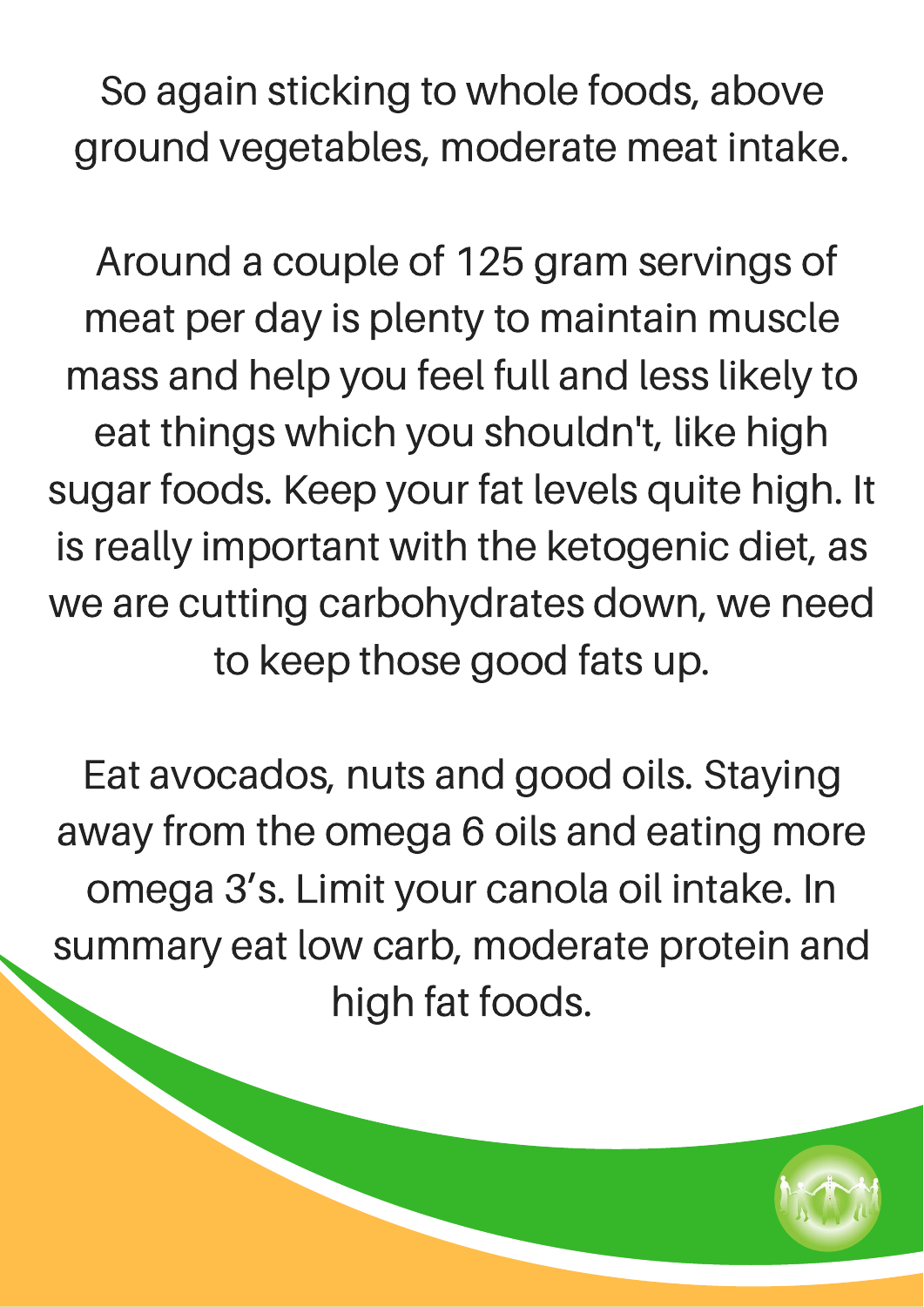## **Tip Number Four**

#### Get to know your body.

Monitor your blood sugar levels and be on top of things because as you reduce your carbohydrate intake, the amount of insulin you are going to need will be less.

Over the first 2 to 3 weeks, until you start to get a handle of it, increase the amount of times you check your blood glucose levels.

Reducing your carbohydrate levels will reduce the spikes of blood sugar and this means less insulin is needed to force the sugar into the cells.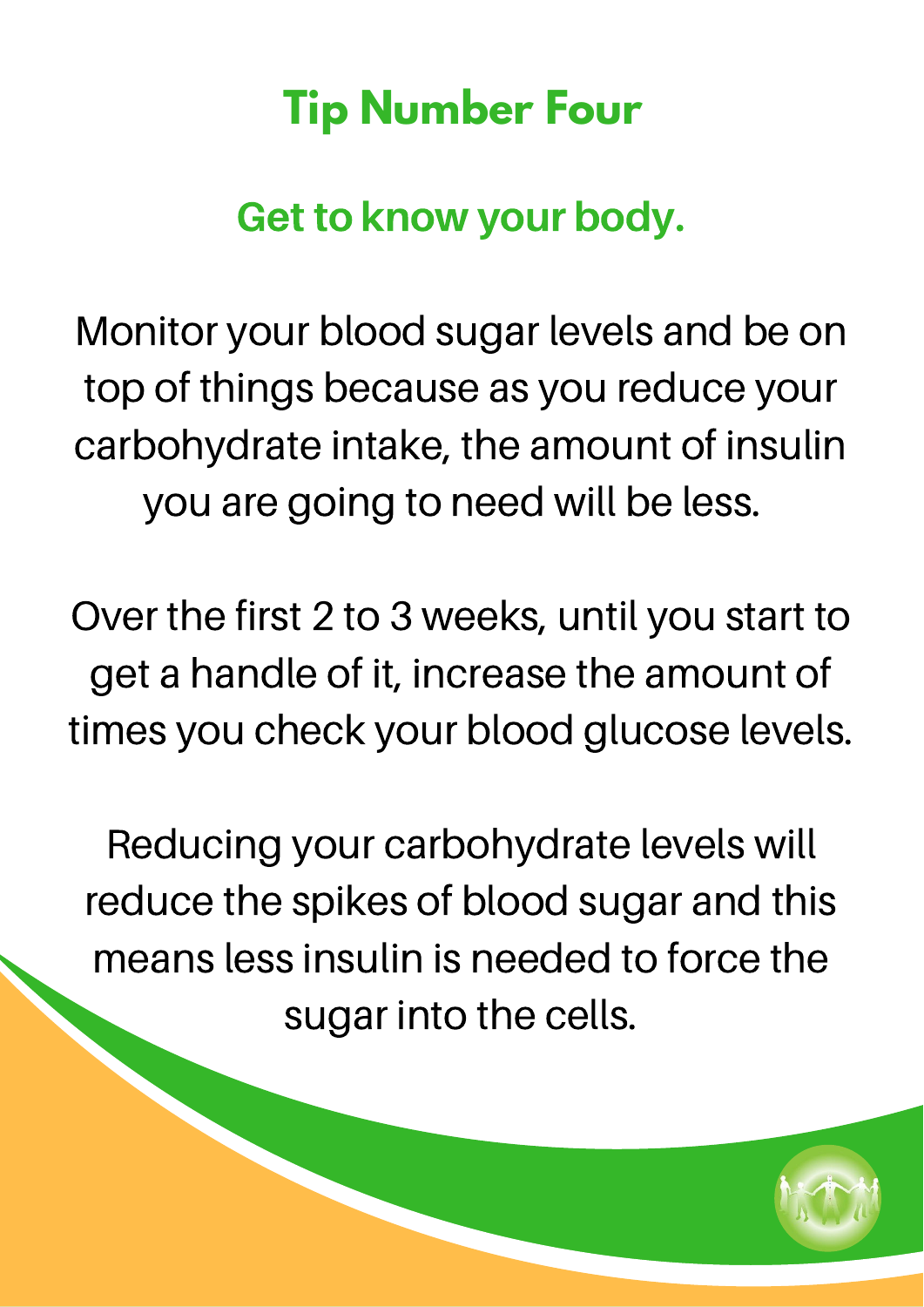#### To Recap:

Eat whole unprocessed foods.

Eat lots of leafy greens, eat above ground vegetables, staying away from high glycaemic root vegetables.

Don't eat processed foods.

Stay away from anything with sugar.

Limit your carbohydrate intake to less than 40 grams per day, through good quality vegetables, organic if you can.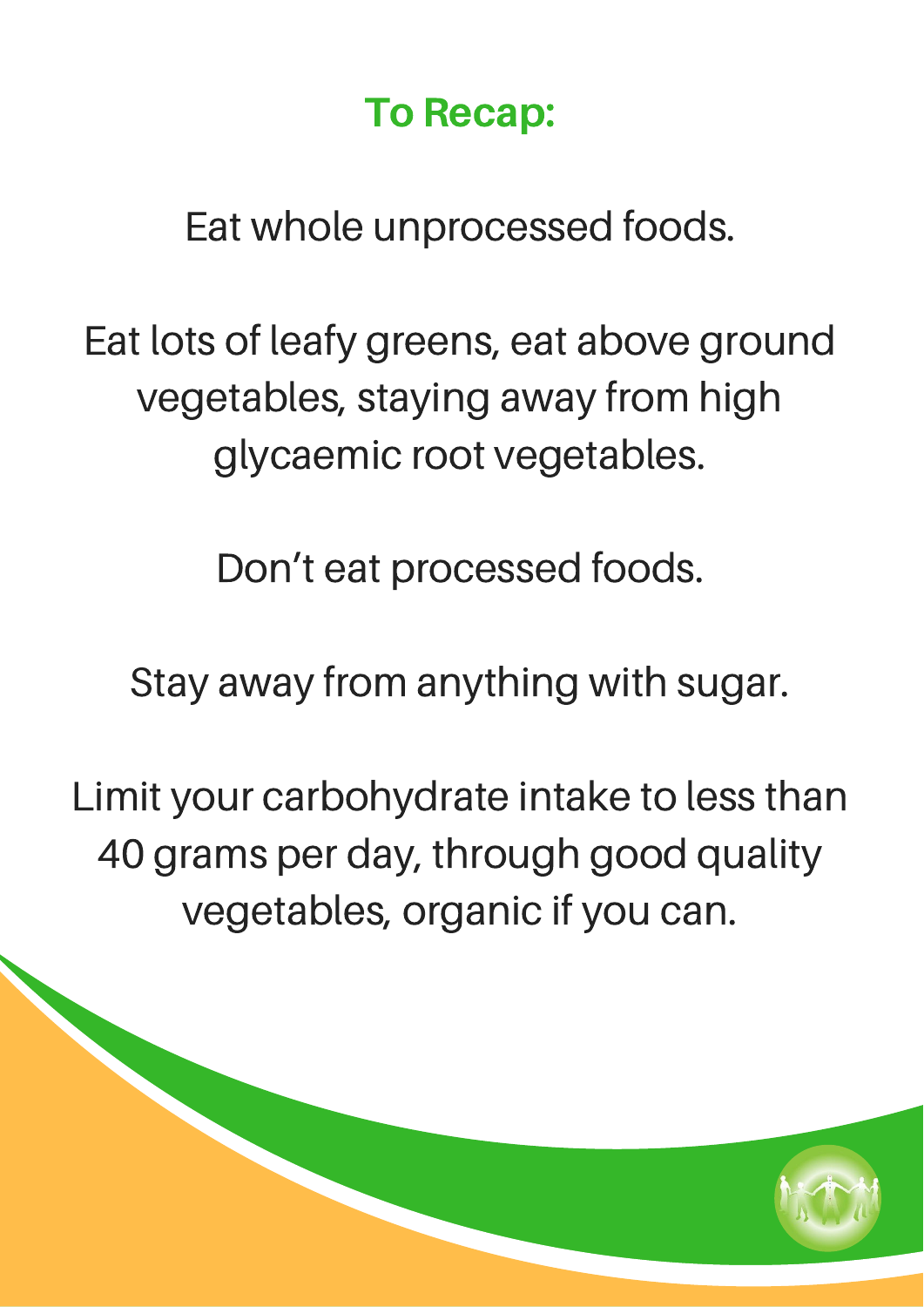Eat high fats, good fats, things like salmon, avocado and nuts. Keep those good fats coming in.

It might feel little bit counterintuitive to start with, but eating more fat to lose fat and reducing your carbohydrate levels definitely help.

Eat good quality proteins, a couple of serves a day, around about 125 grams per serve should be adequate to maintain your muscle mass.

Keep on top of your blood sugar levels and get to know your body.